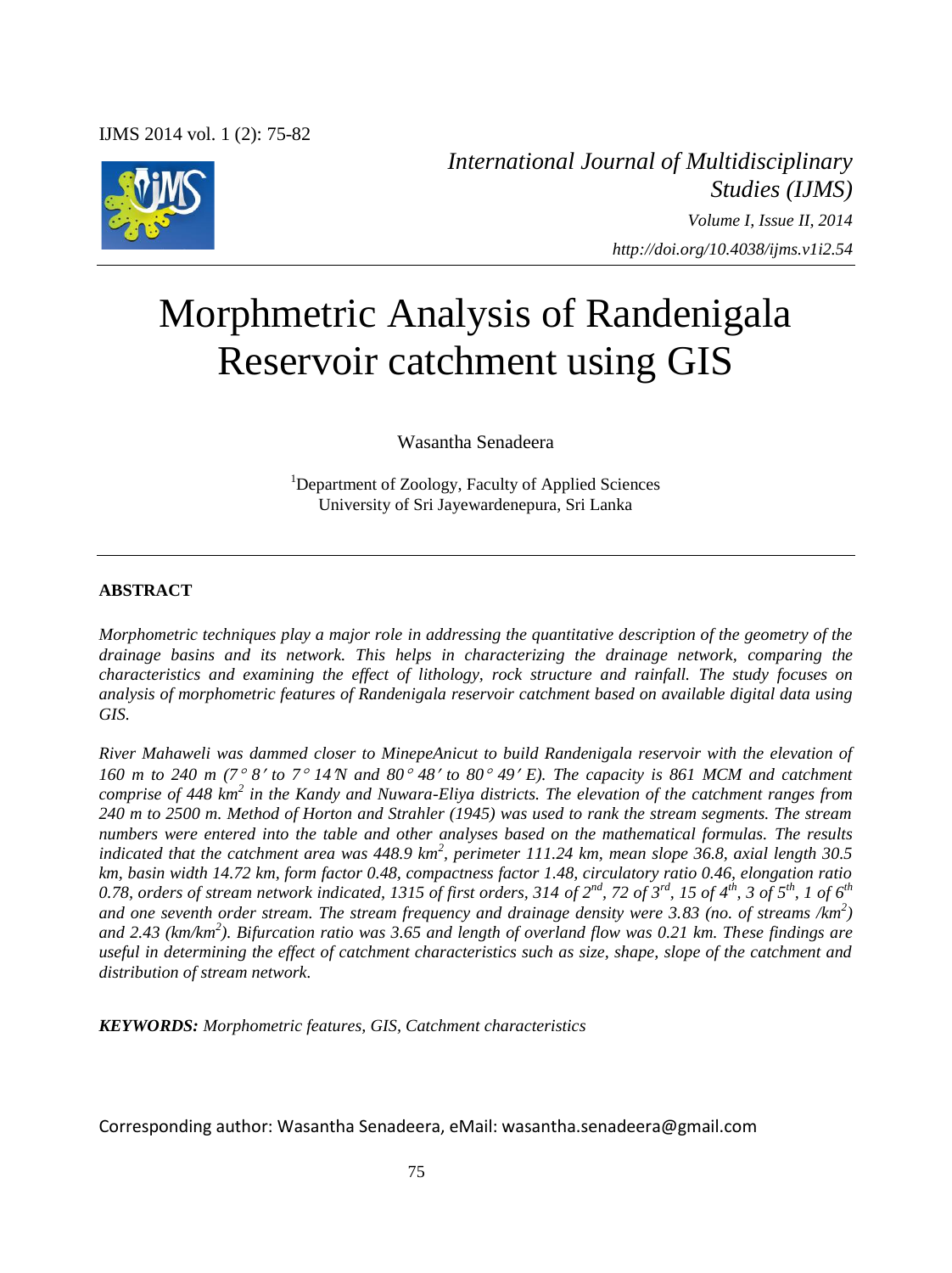# **1. INTRODUCTION**

River Mahaweli was dammed closer to 6 km from the old Minepe Anicut to build Randenigala reservoir and it has the highest capacity out of the other reservoirs within the Upper Mahaweli Catchment reservoir chain namely Kotmale, Victoria and Rantambe. The reservoir storage capacity is 861.4 MCM (Anon, 1986). It is located at an elevation of 160 m to 240 m with a geographical position of 7° 8' to 7° 14'N and 80° 48' to 80° 49' E. The upstream dam site of the reservoir comprises  $448 \text{ km}^2$  in the districts of Kandy and Nuwara-Eliya. The elevation of the catchment ranges from 240m to 2500m at Pidurutalagala mountain range.

The tributaries of the left bank are Ma Oya and Kehelella Ela. The Belihul Oya and Kurundu Oya belong to the right bank. Headwaters of the Belihul Oya, originate at the Pidurutalagala mountain range, which is the highest position of the catchment. After generating hydropower, outflow of the Victoria reservoir enters the Randenigala reservoir via River Mahaweli.

The Objective of the study was to analyse the morphometric features of Randenigala reservoir catchment based on available digital data using GIS.

# **2. MORPHOMETRY OF THE CATCHMENT**

The development of morphometric techniques was a major advance in the quantitative description of the geometry of the

drainage basins and its network. These parameters are useful in characterizing river basins and comparing their characteristics. For the first time it was proposed by Horton, in 1945. This development helps in characterizing the drainage network, comparing the characteristic of several drainage network and examining the effect of variables such as lithology, rock structure, rainfall etc. on the drainage network (Kale & Gupta, 2001).

The Morphometry parameters could be categorized into two major groups namely; the measured parameters and the calculated parameters (Naithani & Rawat, 1990).

#### **2.2 Measured Parameters**

According to Horton, stream order is a dimensionless term because of the extent of order number of streams is directly proportional to the size of watershed, channel dimension and to stream discharge. Therefore, the stream orders of drainage basin plays first step in analysis of drainage basin (Suresh, 2000). Strahler defined streams of different orders. All the un-branched smallest fingertip tributaries are called as first order streams. When two first order streams are joined they form a second order stream. When two second order streams are joined they form third order stream and so on (Waugh, 1995). Basin size is an important factor for the watershed's functions, which can be determined using soil map, contour map, aerial photographs and stream network, and computers with relevant software and other electronic devices (Gregory & Walling 1985). Axial length depends on the shape of the basin, which can be circular, elongated and curved; most of these features are governed by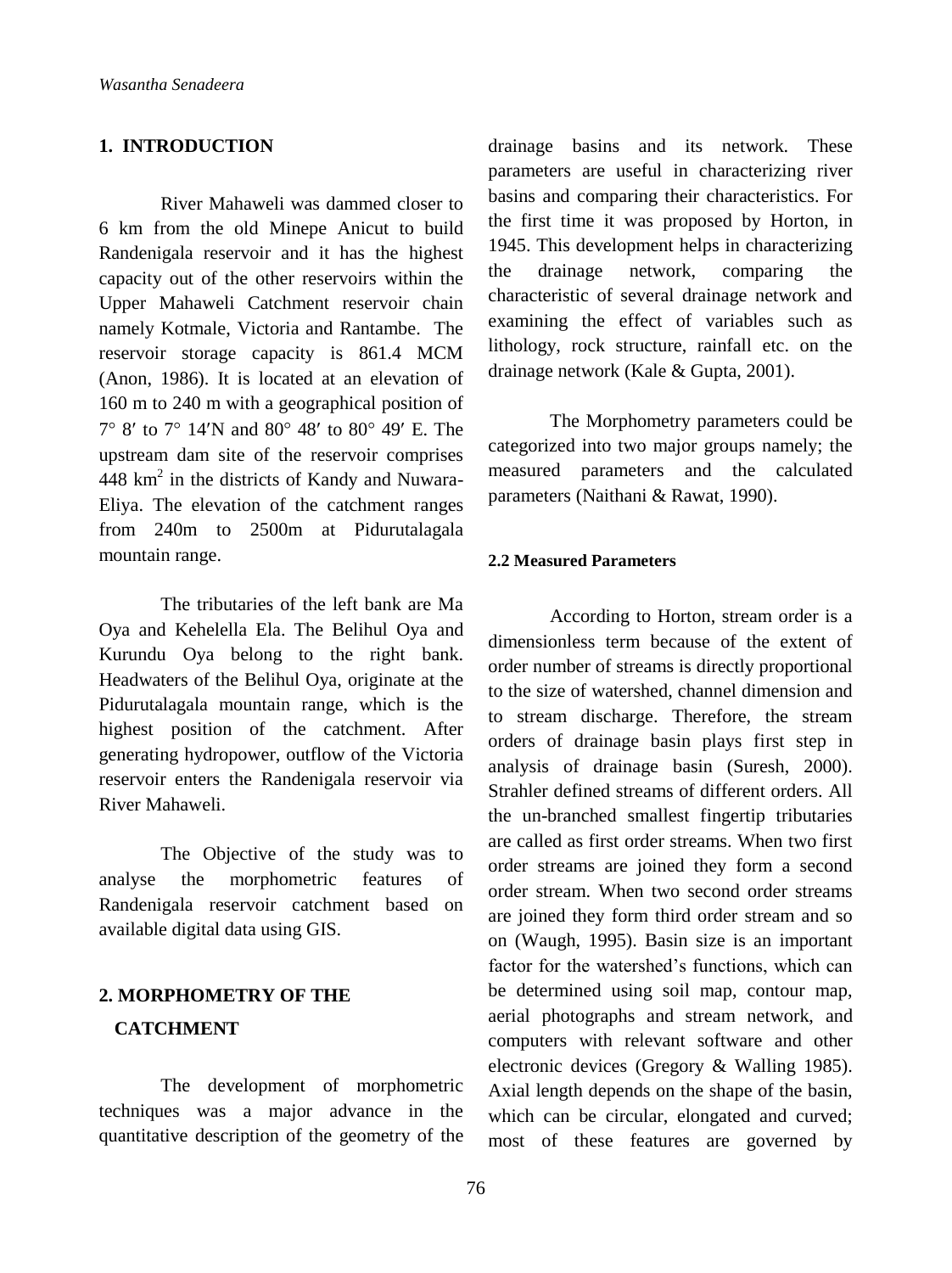morphological characteristics of the basin (Gupta, 1999).

#### **2.1 Calculated Parameters**

The major calculated parameters of a basin are the basin shape, Bifurcation ratio, Circulatory ratio, Elongation ratio, Form factor, Compactness factor, Drainage density, Stream frequency, Overland flow and the average slope. Basin shape is referred to as the shape of outline of drainage basin that is determined as shape of projected surface on the horizontal plane of the basin map (Suresh, 2000). Mulder & Syvitsky (1996) have indicated that a majority of rivers have elongated basins. Bifurcation ratio (Rb) was recognized as an important characteristic of the drainage basin by Horton (1932) and was defined as the ratio of the number of streams of order in to the number of streams of the next higher order (n+1).This method therefore, dependent upon the ordering methods of either Horton or Strahler. The Circulatory ratio (Rc), is expressed as the shape of the basins that was used by Miller (1935). The circulatory ratio is dimensionless. Miller found that, Rc remains remarkably uniform in the range of 0.6 to 0.7 for  $1<sup>st</sup>$  and  $2<sup>nd</sup>$  order basins in homogeneous shales and dolomites, indicating the tendency of small drainage basins with homogeneous geologic materials to preserve the geometrical similarity (Suresh, 2000). Elongation ratio indicates how the shape of the basin deviates from a circle (Schumm, 1956). It is an index to mark the shape of the drainage basin. Form factor has been introduced by Horton (1932) that shows the shape of the basin. If there is a low form factor in a basin that indicates less intense rainfall simultaneously over its entire area than an area of equal size with a large form factor (Gupta, 1999). According to Gregory &

Walling, (1985) the form factor is the governing factor of the water courses which enter the main streams.

Compactness factor is expressed as the shape of the basin that was used by Horton and was devised by Gravelius (Gupta, 1999). Drainage texture includes drainage density and stream frequency. According to Schumm (1956) under a given set of geologic and hydroclimatic conditions, a minimum area is needed for maintaining a river channel of a given length. The minimum area to sustain a channel is largely determined by lithology, climate and average slope and also rock type is an important control on the drainage texture and density. In addition, the vegetation cover, its density and types also play an important role in determining the drainage texture (Kale & Gupta, 2001). Length of overland flow was described by Horton (1933, 1945**)** as a component of total runoff in a drainage basin. When the rainfall intensity exceeds soil infiltration capacity, the excess water flows over the land surface as overland flow (Suresh, 2000)**.** Average slope, which is the inclined surface of a part of the Earth's crust. The earth surface consist of various angles of slopes that may range from  $0^\circ$  horizontally to  $90^\circ$ vertically, and any land has been assembled of various types of slopes, which usually include the hillcrests, the valley-side slopes and the slope along the drainage lines at the base of the valley.

#### **3. METHODOLOGY**

To define the morphometric features of Randenigala catchment, the digital data on 1:50000 scaled hydrology and 20m interval contours were obtained from the Survey Department of Sri Lanka. ArcGIS 9.x software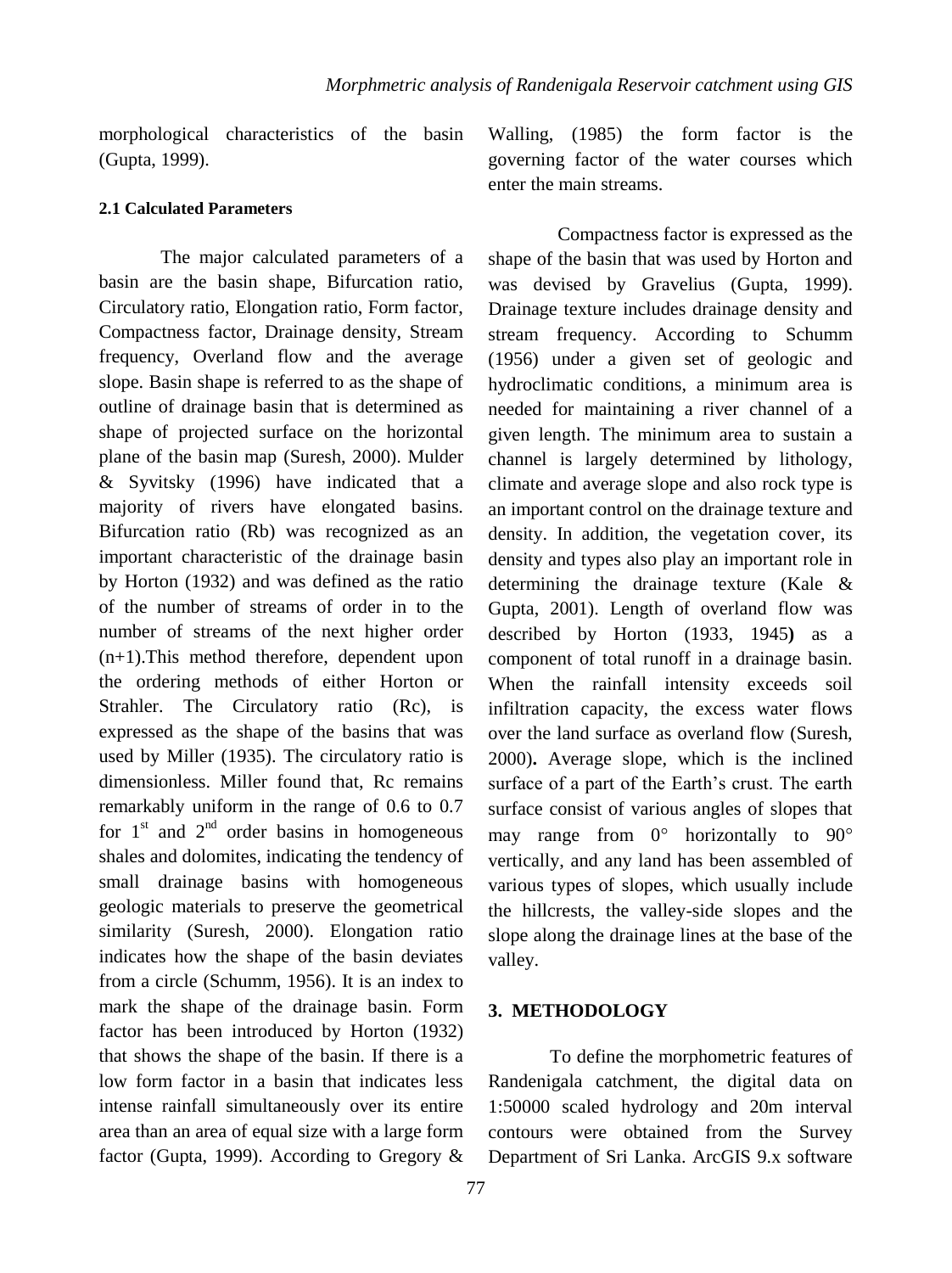was used in the analysis of digital data for this purpose.

Catchment area (boundary line) was drawn through the centre of highest elevation's saddles and closed contour lines. Axial length of the catchment is expressed as "the distance from the outlet to the most remote point on the basin". Length of the basin was measured according to the above rule in the present study. Perimeter of the catchment was obtained from the created outline of the basin, which is dependent upon the topography of the area. Perimeter of the catchment was measured using ArcGIS 10.x software. Stream order; the method of Horton and Strahler was used to rank the stream. The relevant numbers of the streams were entered into the attribute table using ArcGIS software package.

Form factor defined as the ratio of basin area to the square of the basin length, using the following equation. Where:

$$
R_{f} = \frac{A_{u}}{L_{b}^{2}}
$$
  
\n
$$
A_{u} = \text{Basin area (km}^{2})
$$
  
\n
$$
L_{b} = \text{Basin length (km)}
$$
 (1)

Compactness factor; the compactness factor was obtained from the ratio of the perimeter of the watershed to the circumference of a circle whose area is equal to that of the drainage basin (Gupta, 1999).

Where:

*Confactness factor* = 
$$
\frac{P}{2\sqrt{\Pi A}}
$$
 (2)  
\n $P =$  Perimeter of the basin (km)  
\n $A =$  Area of basin (km<sup>2</sup>)

Average slope of the catchment was calculated using the contour length, its interval and the basin area using the following equation:

$$
S = \frac{MN}{A} \times 100
$$

 $M =$  Total length of contours within the watershed (m)

 $N =$  Contour interval (m)

 $A =$  Size of the watershed (m<sup>2</sup>)

Circulatory ratio obtained from the ratio of basin area (Au) to the area of a circle (Ac) having equal perimeter as the perimeter of drainage basin.

Where:

$$
R_c = \frac{A_u}{A_c} \tag{4}
$$

Elongation ratio was defined as the ratio of diameter of a circle which has same area as the basin to the maximum basin length.

Where:

$$
R_{l} = \frac{D_{c}}{L_{bm}}
$$
\n
$$
D_{c} = \text{Diameter of circle having same area}
$$

$$
L_{bm} = \text{Maximum length (km)}
$$

To define the drainage density, length of all stream channels in the basin were calculated using GIS and their lengths were divided by the area of the basin.

Where:

$$
D_d = \frac{L_s}{A}
$$
 (6)

 $L<sub>s</sub>$  = Total length of all stream channels in the basin

 *A* Area of the basin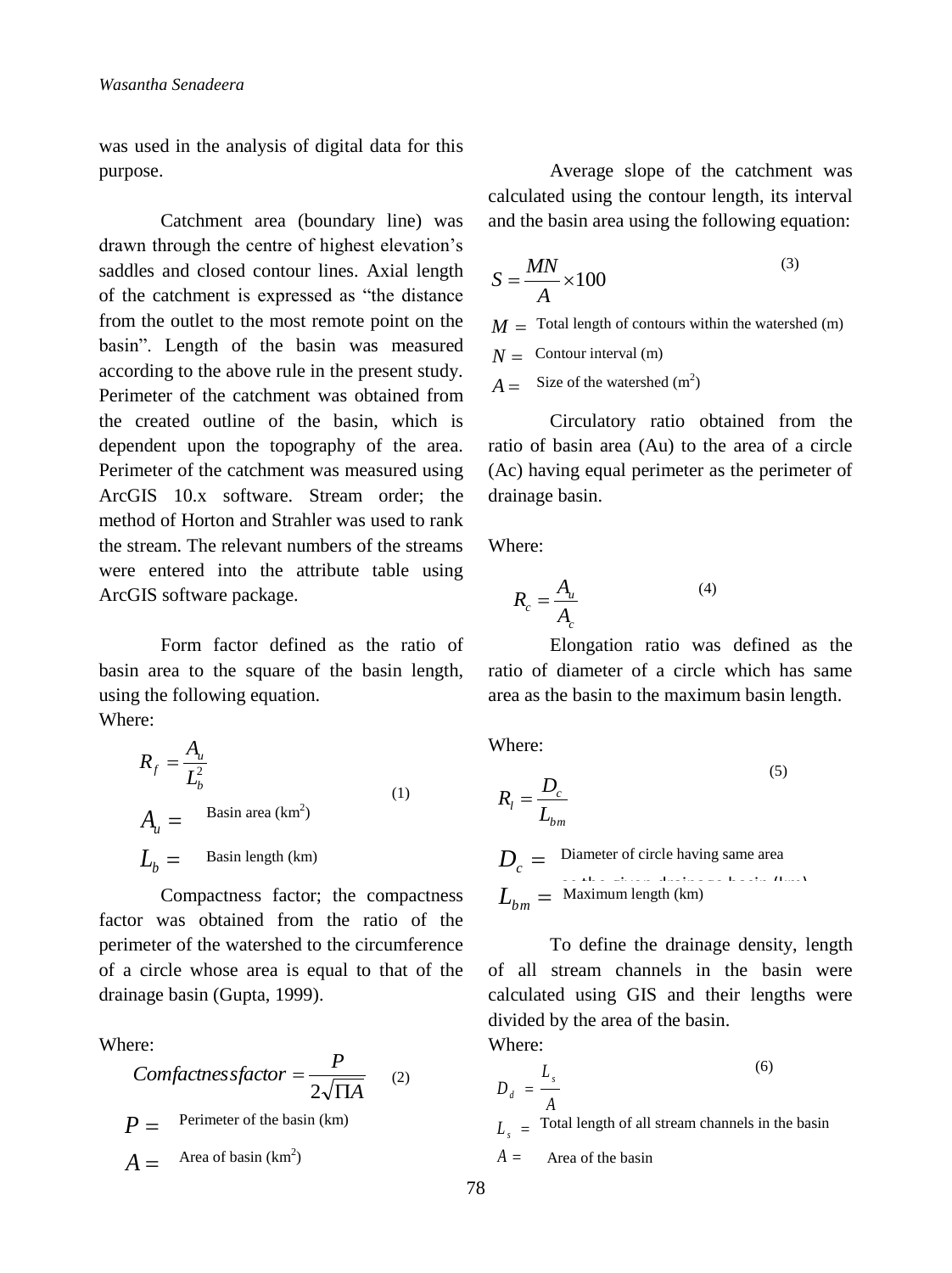To obtain the Stream frequency of the drainage basin; total length of all stream channels in the basin were divided by the area of the basin.

Where:

$$
Ds = \frac{Ns}{A}
$$
  
\n
$$
Ns = \text{Number of streams}
$$
  
\n
$$
A = \text{Area of basin}
$$

Length of overland flow was calculated as onehalf of the reciprocal of the drainage density.

Where:

$$
L_g = \frac{1}{2D_d} \tag{8}
$$

 $D_d$  = Drainage density

Bifurcation ratio for the catchment was defined as the ratio of number stream segments of a given order *u* divided by the number of stream segments of next higher order (*u*+1),

Where:

$$
R_b = \frac{N_u}{N_{u+1}}
$$
\n(9)

#### **4. RESULTS AND DISCUSSIONS**

Certain morphometric features of the catchment as well as the morphometry of reservoirs could collectively contribute to the degradation of water quality in the reservoir. Size, shape, slope of the catchment and distribution of stream network within the

catchment, the capacity of the reservoir, could collectively contribute to the reservoir water quality degradation by increasing the productivity or by nutrient loading effects.

The catchment area of Randenigala was 448 km<sup>2</sup>. The catchment areais land areas that drain elements into the Hydro Network. According to Gregory & Walling (1985) almost every watershed characteristics are correlated with the catchment area.

Kale & Gupta, (2001) have stated that the larger basins have large average discharge. The axial length also indicates the lag time taken for the water to reach the reservoir from its longest distance in the catchment after the rainfall. Together with mean slope, the axial length of the catchment affects the runoff to interact with the catchment. In the present study, the value of 30.5 km was indicated for the catchment.

Perimeter of the catchment was 111.24 km; it varies with its irregularity, which is based on the morphology of the area.



Figure1. Stream network of Randenigala reservoir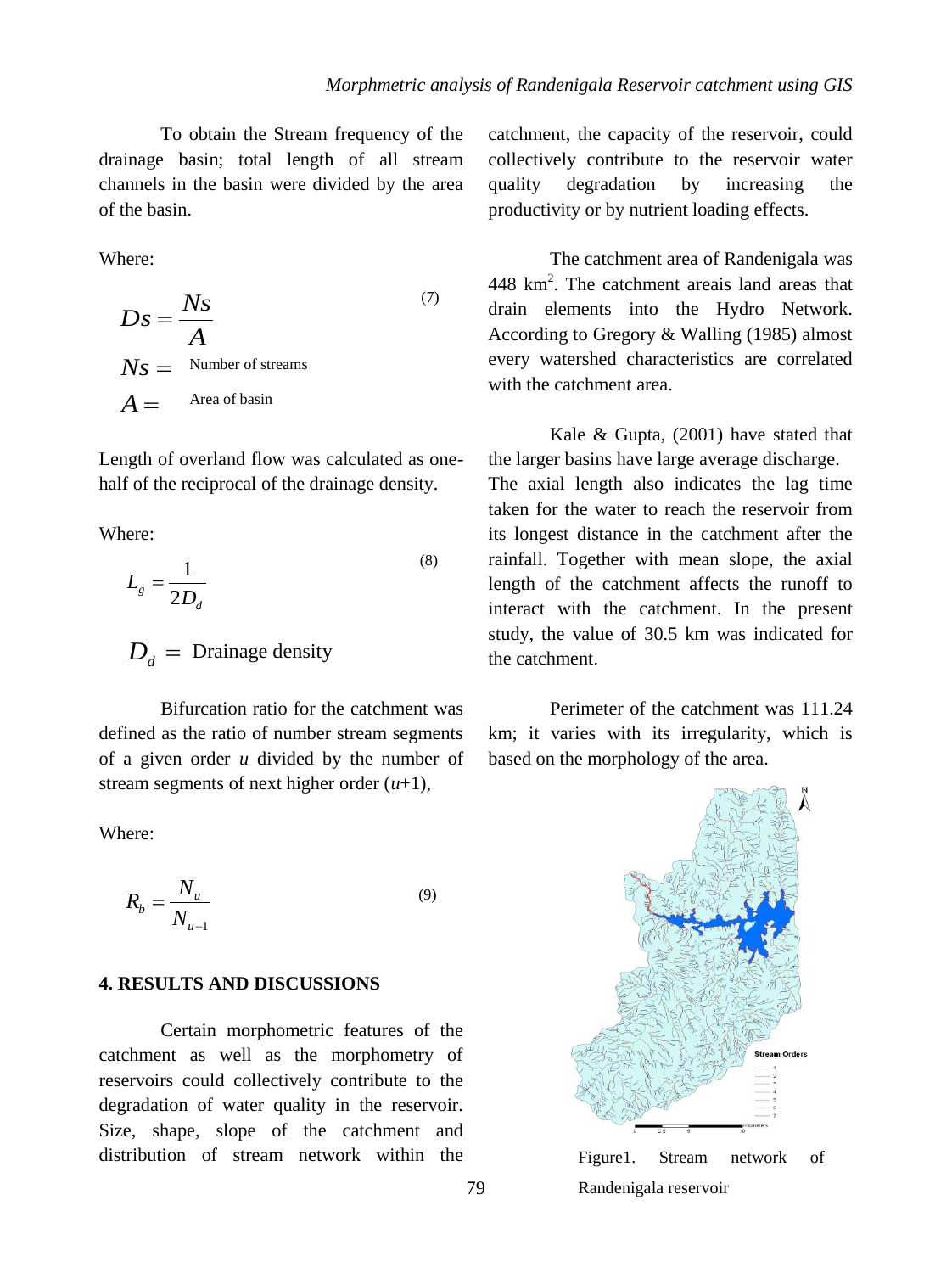Bifurcation ratio of Randenigala catchment was 3.65 which indicate whether a basin is elongated or circular. Suresh (2000) has shown the high bifurcation ratio (Rb) is expected in the regions of steeply dipping rock strata, where narrow strike valleys are confined between the ridges.

According to Kale & Gupta (2001), the results of the present study ranged from 3 to 5 for the catchment indicating natural drainage system characteristics. Unusually high bifurcation ratio values  $(>=10)$  are characteristics of drainage systems developed over easily erodible rocks and in areas underlain by heavily jointed rocks (Kale & Gupta, 2001).

Circulatory ratio of the present study was 0.46 which indicates shape of the catchment, the value, which deviate from 1, indicate highly irregular basins. According to Waugh (1995), shape of a basin has long been accepted that a circular basin is more likely to have a shorter lag time and a higher peak flow than an elongated basin.

Suresh (2000) has shown Elongation ratio ranges between 0.6 and 1.0 over a wide variation of climate and geologic types, for the regions of very low relief, the value of elongation ratio is found very close to 1.0, while for the areas involving strong relief and steep ground slope, the elongation ratio ranges from 0.6 to 0.8. The results of the present study indicated 0.78 which falls within 0.6 to 0.8 indicating strong relief and steep ground slope.

Form factor which expresses the shape of the basin. If the basin is wider, the form factor will be comparatively higher.

Consequently, much narrower basins have low form factor values. The low form factor is indicated in the elongated basin and high form factor is indicated in the wider basin (Gregory & Walling, 1985). The calculated value of form factor for the catchment was 0.48. The value falls in-between narrower and wider.

Compactness factor of the basin is used to express the basin shape, which is indicated by the deviation of the basin area from a circle having an equal area (Gupta, 1999). The result of the catchment was indicated at 1.48, which reveals the in-between value for the catchment. Stream network exhibits **t**he main or trunk stream and its tributary streams that drain the basin area collectively form the stream network. The spatial arrangement of a river and its tributary streams in a drainage net work is referred to as the drainage pattern of a basin (Gregory & Walling, 1985).

Figure 1 illustrates the stream network of Randenigala catchment, the stream orders varied from 1 to 7 and the total number of stream segments of all orders recorded was 1721. Orders of stream network indicated, 1315 of first orders, 314 of  $2^{nd}$ , 72 of  $3^{rd}$ , 15 of  $4^{th}$ , 3 of  $5<sup>th</sup>$ , 1 of  $6<sup>th</sup>$  and one seventh order streams.

Stream frequency and drainage density of the catchment were 3.83 (no. of streams per  $km<sup>2</sup>$ ) and 2.43 (km per km<sup>2</sup>). According to Kale  $& Gupta, (2001)$  greater the drainage density and stream frequency in a basin, the runoff is faster, and therefore, flooding is more likely in basins with a high drainage and stream frequency. In addition, Smith (1950) and Strahler (1957) have described drainage density values less than  $5.00$  as a course, between  $5 -$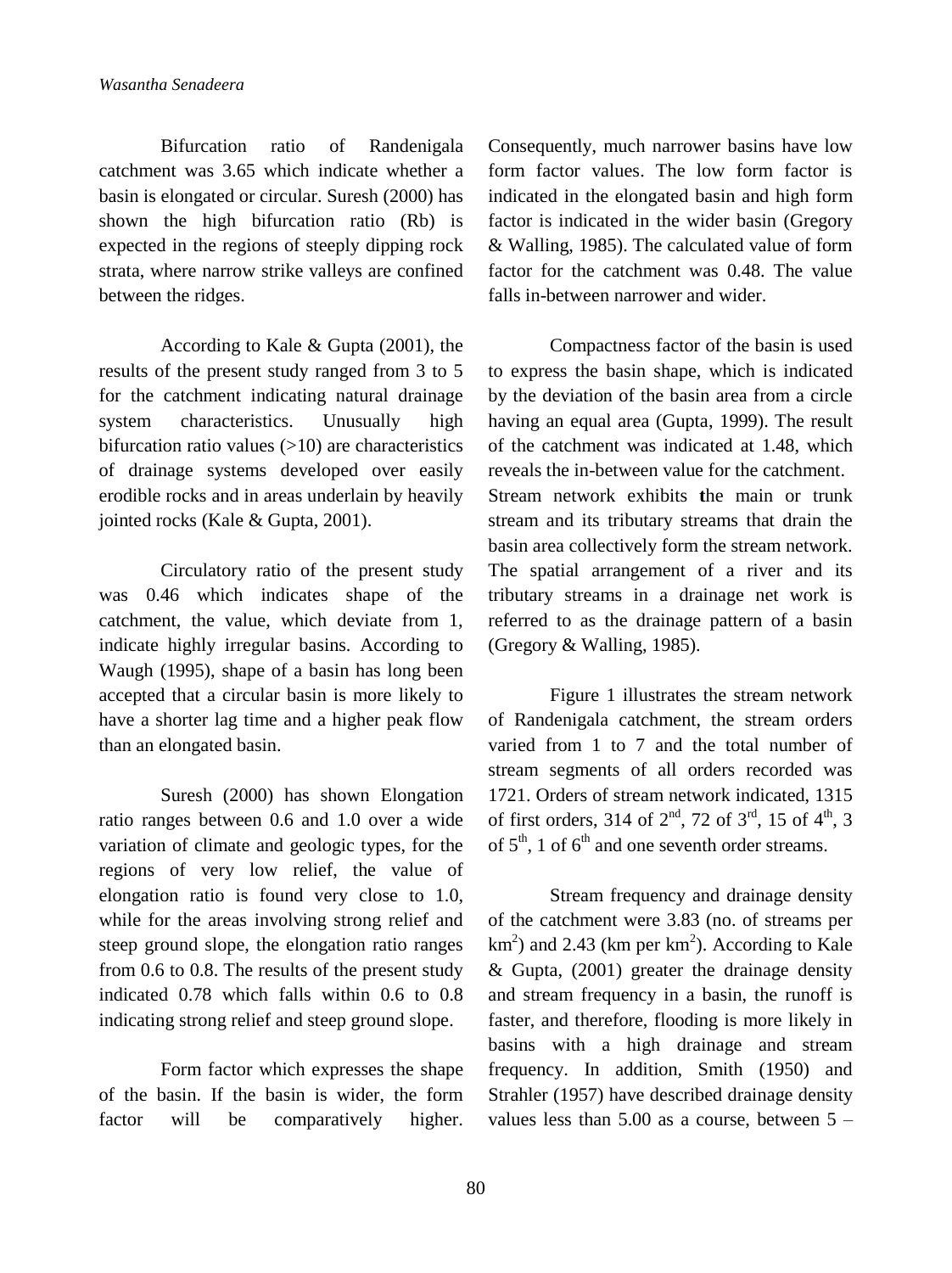13.7 as medium, between  $13.7 - 155.3$  as fine, and greater than 155.3 as ultra fine. In Britain values are usually well below 5 and on Dartmoor average 2.14 (Chorley & Morgan, 1962).

Length of overland flow is referred to as the distance of flow of the precipitated water, over the land surface to reach the stream. The results obtained for Randenigala catchment was 0.21 km. The overland flow is higher in the semi arid regions than in the humid and humid temperate regions; in addition, absence of vegetation cover in the semi arid regions is primarily responsible for lower infiltration rates and for the generation of higher surface flow (Kale & Gupta, 2001).

The mean slope of the catchment is resulted from the morphology of the area.The effect of high slope result in high velocity of flow. Therefore it takes much lesser time for the catchment runoff to reach the stream. Mean slope of Randenigala catchment was 36.8%. Gupta (1999) has stated that the slope of the catchment is high which result in high peak flow after rainfall.

## **4.1 Conclusion**

It is easy to analyze the morphometric features of a catchment using GIS. The catchment indicates high peak flow & strong relief after rainfall due to the steep ground slope. Further, it shows that in between elongated and circular shape. These results are useful to protect the reservoirs and apply proper catchment management practices.

# **5. ACKNOWLEDGEMENT**

The financial assistance provided by the National Science Foundation, Sri Lanka under the research grant number RG/ 2001/E/01 and Mahaweli Authority of Sri Lanka are acknowledged. The author wish to acknowledge the supervision and guidance provided by Prof. Swarna Piyasiri and Prof. K.D.W. Nandalal.

#### **REFERENCES**

- CHOELEY, R.J. & MORGAN, M.A. (1962). Comparison of morphometric features, Unaka Mountains Tennessec and North Carolina, and Dartmoor, England. *Geol. Soc. Amer. Bull*. 73, 17-34.
- GREGORY K. J. & WALLING D. E. (1985). Drainage Basin Form and Process; A Geomorphological approach, Pp 47, 54.
- GUPTA, B.L. (1999). Engineering Hydrology, 3 rd Ed. Runoff. Pp. 46-56.
- HORTON, H.E.(1932). Drainage basin characteristics. Trans. Amer. *Geophys. Union* 13, 350-61.
- HORTON, H.E. (1933). The role of infiltration in the hydraulic cycle. Trans. Amer. *Geophys. Union* 14, 446-66.
- HORTON, H.E. (1945). Erosional development of streams and their drainage basins. *Bulletin, Geological Society of America, V. 56* pp. 275-370.SANKARAN, B. et al., "A Common Parts-of-Speech Tagset Framework for Indian Lan-guages", Proceedings of LREC 2008, 2008. pp - 1331-1337.
- KALE, VISHWAS S. & GUPTA, AVIJIT (2001). Introduction to Geomorphology Pp. 84, 85, 86.
- MULDER, T. & SYVITSKY, J.P.M. (1996). Climatic and morphologic relationships of